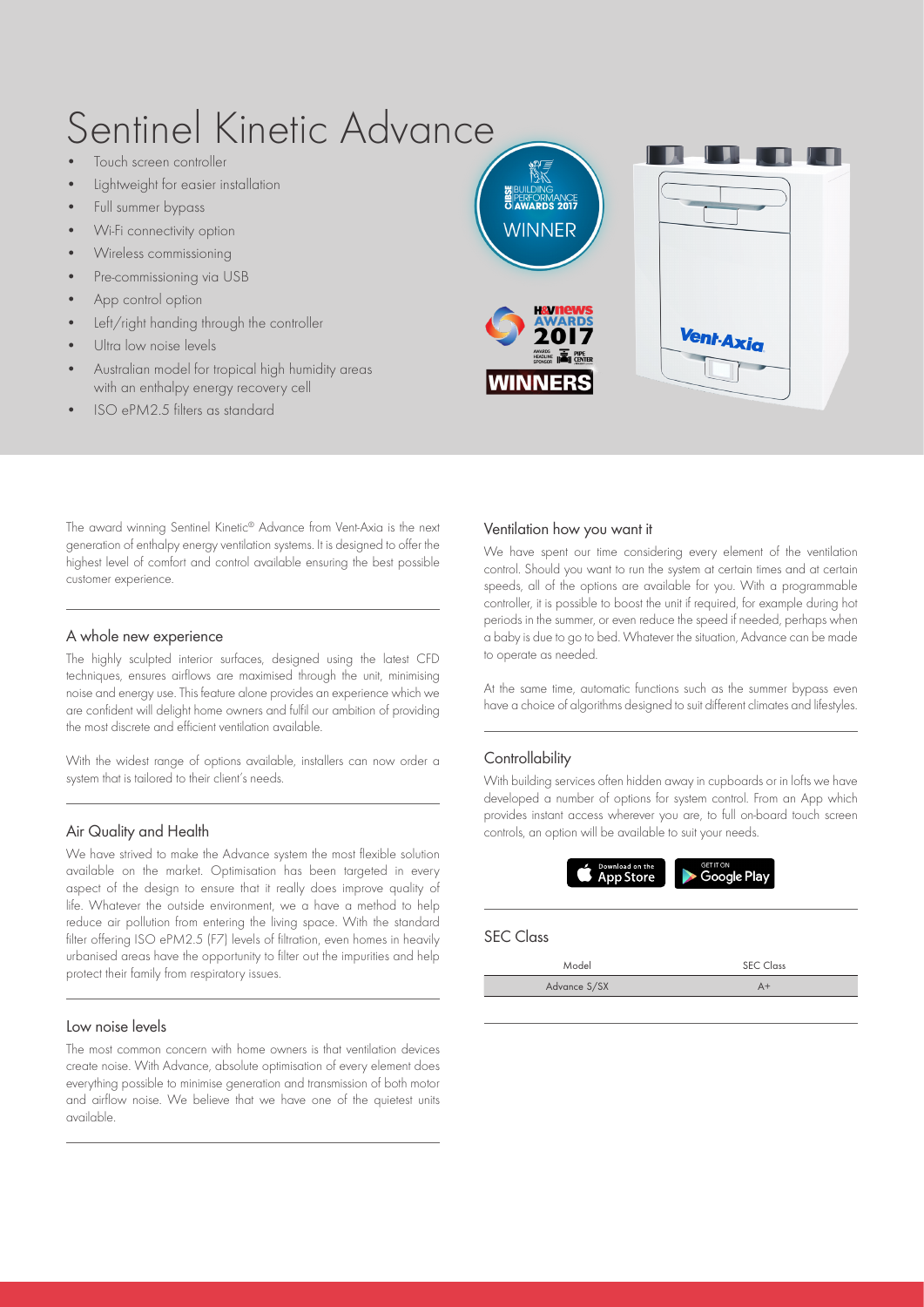| Model<br>Model<br>Advance S      | Stock Ref<br>479155 |
|----------------------------------|---------------------|
| Accessories                      |                     |
| Model                            | Stock Ref           |
| Wifi Controller                  | 409195              |
| Docking Kit for Wired Controller | 474491              |
| <b>Spare Filters</b>             |                     |

| Stock Ref |
|-----------|
| 472671    |
|           |

# Spigot Configuration



Hand-able through controller (except if pre-heater fitted)

# Model Range Overview

| Models                                 | Advance S       |
|----------------------------------------|-----------------|
| Sentinel Touch Screen Controller       | $\checkmark$    |
| App Control                            | О               |
| App Commissioning                      | $\circ$         |
| Auto Summer Bypass                     | ✓               |
| <b>Easy Access Filters</b>             | $\checkmark$    |
| ISO ePM2.5 70% Filter                  | ✓               |
| Very Low Noise Levels                  | $\checkmark$    |
| <b>Built-In Humidistat</b>             | ✓               |
| Active Frost Protection to -20°C       | $\checkmark$    |
| Delay-On                               | ✓               |
| Clean Filter Indicator (Time)          | $\checkmark$    |
| Fault Code Indicator                   | $\checkmark$    |
| Switched Live                          | $\checkmark$    |
| Volt Free                              | ✓               |
| Lightweight                            | $\checkmark$    |
| 22mm or 32mm Condensate Connection     | ✓               |
| Left/Right Orientation Through Control | $\checkmark$    |
| PIN Number Lock                        | ✓               |
| <b>Running Time Indicator</b>          | ✓               |
| Enthalpy Heater Exchanger              | ✓               |
| Fan Curve Flow                         | $\checkmark$    |
| Soft-Start Boost                       | ✓               |
| <b>Mounting Options</b>                | Surface<br>Wall |

O - Optional extra. Contact us for more information.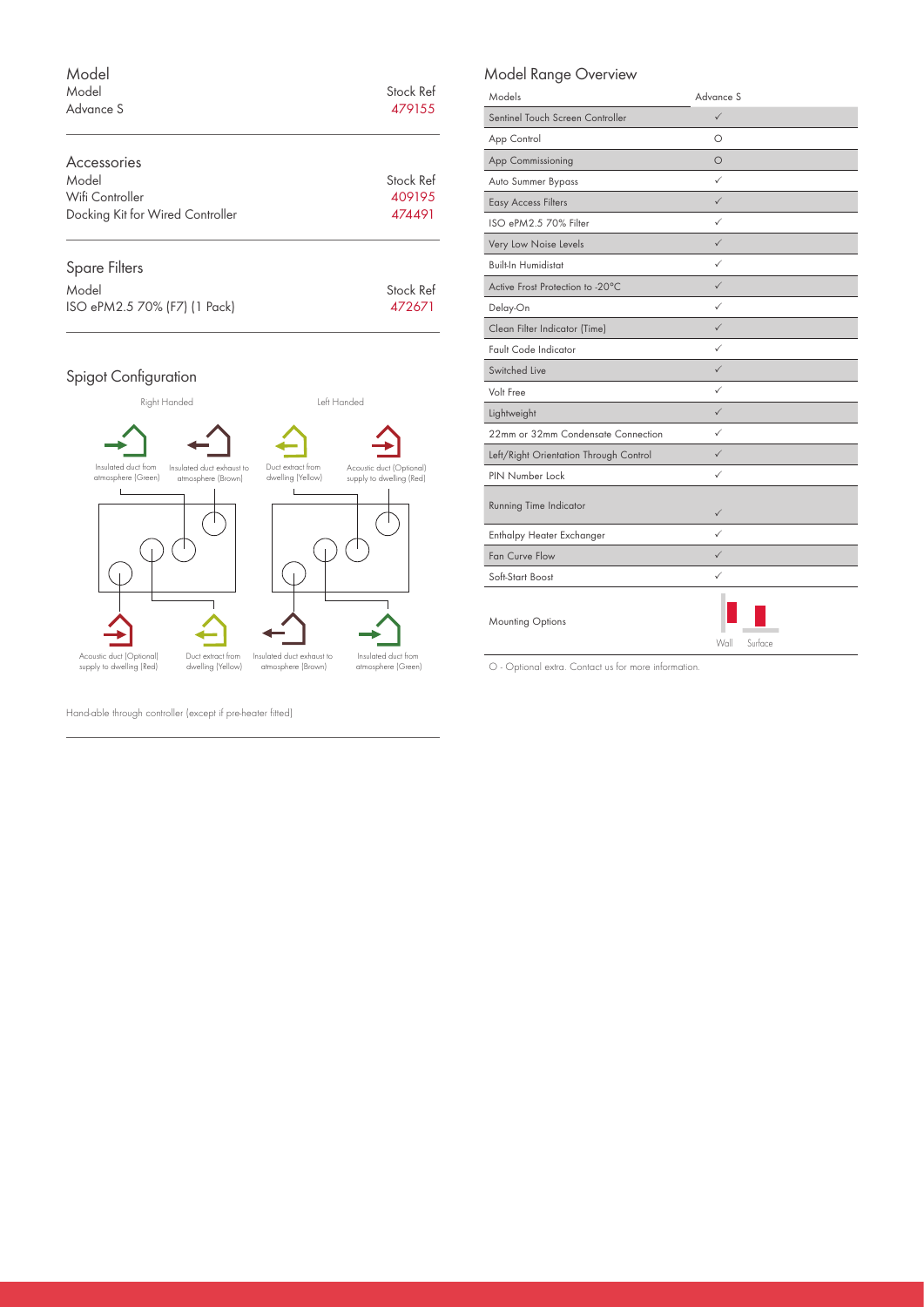

Performance



# Sound Spectrum (Unit only)

| Octave Band (Hz) Sound Power Levels, dB |           |      |      |      |      |                |      |      |      | SPL dB(A) |      |
|-----------------------------------------|-----------|------|------|------|------|----------------|------|------|------|-----------|------|
| Speed                                   | Test mode | 63   | 125  | 250  | 500  | 1 <sup>k</sup> | 2k   | 4k   | 8k   | LwA       | @ 3m |
| 20%                                     | Supply    | 52.9 | 50.9 | 46.8 | 43.0 | 34.6           | 27.1 | 19.2 | 25.4 | 43.9      | 26.4 |
|                                         | Extract   | 50.3 | 49.0 | 36.0 | 31.5 | 23.6           | 16.1 | 18.9 | 25.3 | 36.4      | 18.9 |
|                                         | Breakout  | 34.6 | 34.8 | 35.7 | 34.9 | 29.6           | 25.1 | 21.0 | 25.3 | 36.0      | 15.5 |
| 40%                                     | Supply    | 59.5 | 56.5 | 59.4 | 55.0 | 48.2           | 42.6 | 31.8 | 26.1 | 55.9      | 38.4 |
|                                         | Extract   | 51.9 | 51.3 | 50.4 | 41.2 | 35.0           | 25.3 | 19.8 | 25.4 | 44.8      | 27.3 |
|                                         | Breakout  | 40.2 | 42.6 | 46.5 | 45.4 | 41.0           | 36.2 | 25.5 | 25.3 | 46.5      | 26.0 |
| 60%                                     | Supply    | 66.9 | 62.4 | 63.3 | 62.0 | 57.9           | 53.5 | 43.4 | 34.2 | 63.2      | 45.7 |
|                                         | Extract   | 60.6 | 60.3 | 54.2 | 49.5 | 44.4           | 36.2 | 27.9 | 26.3 | 51.7      | 34.2 |
|                                         | Breakout  | 45.5 | 49.8 | 52.5 | 53.1 | 49.7           | 46.7 | 36.2 | 26.9 | 54.5      | 34.0 |
| 80%                                     | Supply    | 82.4 | 67.6 | 65.2 | 67.6 | 64.2           | 60.8 | 50.8 | 43.2 | 69.2      | 51.7 |
|                                         | Extract   | 75.5 | 68.6 | 59.3 | 56.0 | 48.3           | 44.2 | 36.9 | 31.3 | 58.6      | 41.1 |
|                                         | Breakout  | 59.2 | 55.0 | 56.8 | 60.0 | 55.4           | 53.9 | 44.1 | 33.4 | 61.0      | 40.5 |
| 100%                                    | Supply    | 79.4 | 69.6 | 66.6 | 75.1 | 64.9           | 63.6 | 53.4 | 45.7 | 73.7      | 56.2 |
|                                         | Extract   | 72.4 | 70.5 | 60.5 | 56.4 | 49.8           | 46.3 | 39.0 | 33.4 | 59.5      | 42.0 |
|                                         | Breakout  | 63.0 | 57.1 | 58.5 | 63.7 | 56.8           | 55.9 | 46.4 | 36.2 | 63.5      | 43.0 |

Tested according to BS EN 13141-7:2010. Breakout quoted spherical. Supply and Extract quoted hemispherical. For in-duct data, end reflections are added based on the spigot size of the unit.